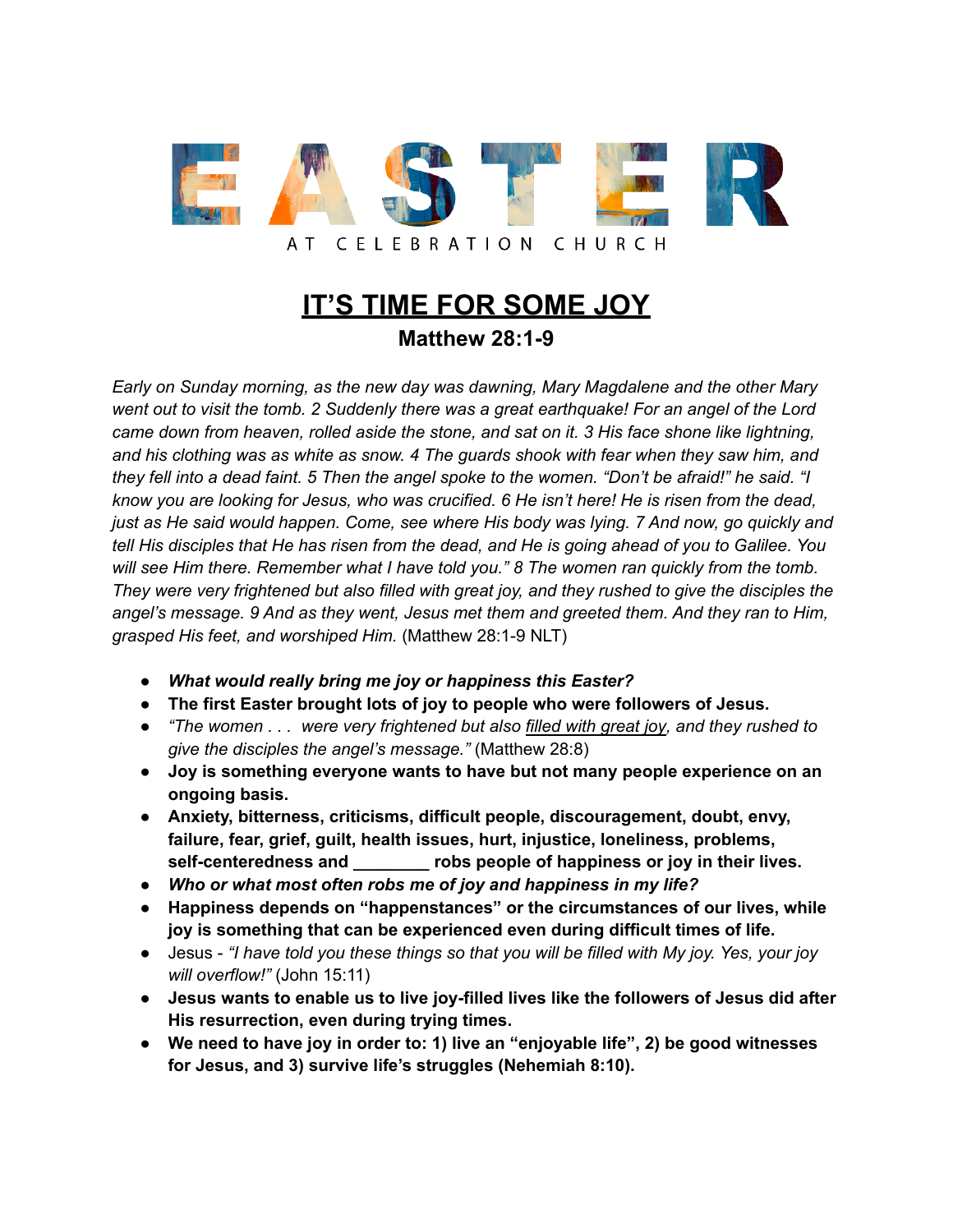*● What will help us to experience the joy that 1st century Christians had following Jesus' resurrection from the grave?*

# *Living A Joy-Filled Life Involves:*

# **HEARING FROM THE LORD**

- **●** *"Then the angel spoke to the women. 'Don't be afraid!' he said."* (Matthew 28:5)
- **● The Lord speaks to His people through His Word (Psalm 119:103-105), His Spirit (Acts 13:2), Mature Christians (Proverbs 19:20), Circumstances (Revelation 3:7), Dreams and Visions (Joel 2:28) and through Angels (Matthew 1:21).**
- **●** Jesus *"My sheep hear my voice . . . and they follow Me."* (John 10:27)
- **● When the Lord speaks to us He often does so to help us conquer our fears (Joshua 1:9), give us direction (Proverbs 3:5-6), provide us with His help (Philippians 4:19), and equip us to live vibrant lives (John 15:11).**
- **● To best position ourselves to hear from the Lord we need to be involved in daily prayer and Bible reading, weekly Church services, and regular connections with other Christians through involvement in small groups and/or ministry activities.**
- **●** *What steps do I need to take to better hear from the Lord so I can receive direction, help and blessings from Him?*

#### *Living A Joy-Filled Life Involves:* **BELIEVING THAT JESUS LIVES AND IS AVAILABLE TO HELP US**

- **●** The Angel *"I know you are looking for Jesus, who was crucified. He isn't here! He is risen from the dead, just as He said would happen. Come, see where His body was lying."* (Matthew 28:5-6)
- **● It must have been difficult for the Women at the Tomb to believe what the Angel was saying because they had seen Jesus die, but they and many others afterward had the opportunity to see and meet with the resurrected Lord Jesus.**
- *●* The Apostle Paul *"Christ died for our sins, just as the Scriptures said. He was buried, and He was raised from the dead on the third day, just as the Scriptures said. He was seen by Peter and then by the Twelve. After that, he was seen by more than 500 of His followers at one time, most of whom are still alive, though some have died. "* (1 Corinthians 15:1-6)
- **● Since Jesus has risen from the grave, God's Word tells us that we can experience forgiveness for our sins (Ephesians 1:7), freedom from our strongholds (John 8:36), fulfillment in this life (John 10:10) and the future of Heaven (John 14:1-3).**
- "All praise to God, the Father of our Lord Jesus Christ. It is by His great mercy that we *have been born again, because God raised Jesus Christ from the dead. Now we live with great expectation."* (1 Peter 1:3)
- **● When we really believe that Jesus is alive and available to help us we will live with great expectation in regards to this life and in regards to the next life.**
- *● What changes have to take place in my life for me to fully believe and embrace what the Lord has said?*

*Living A Joy-filled Life Involves:*